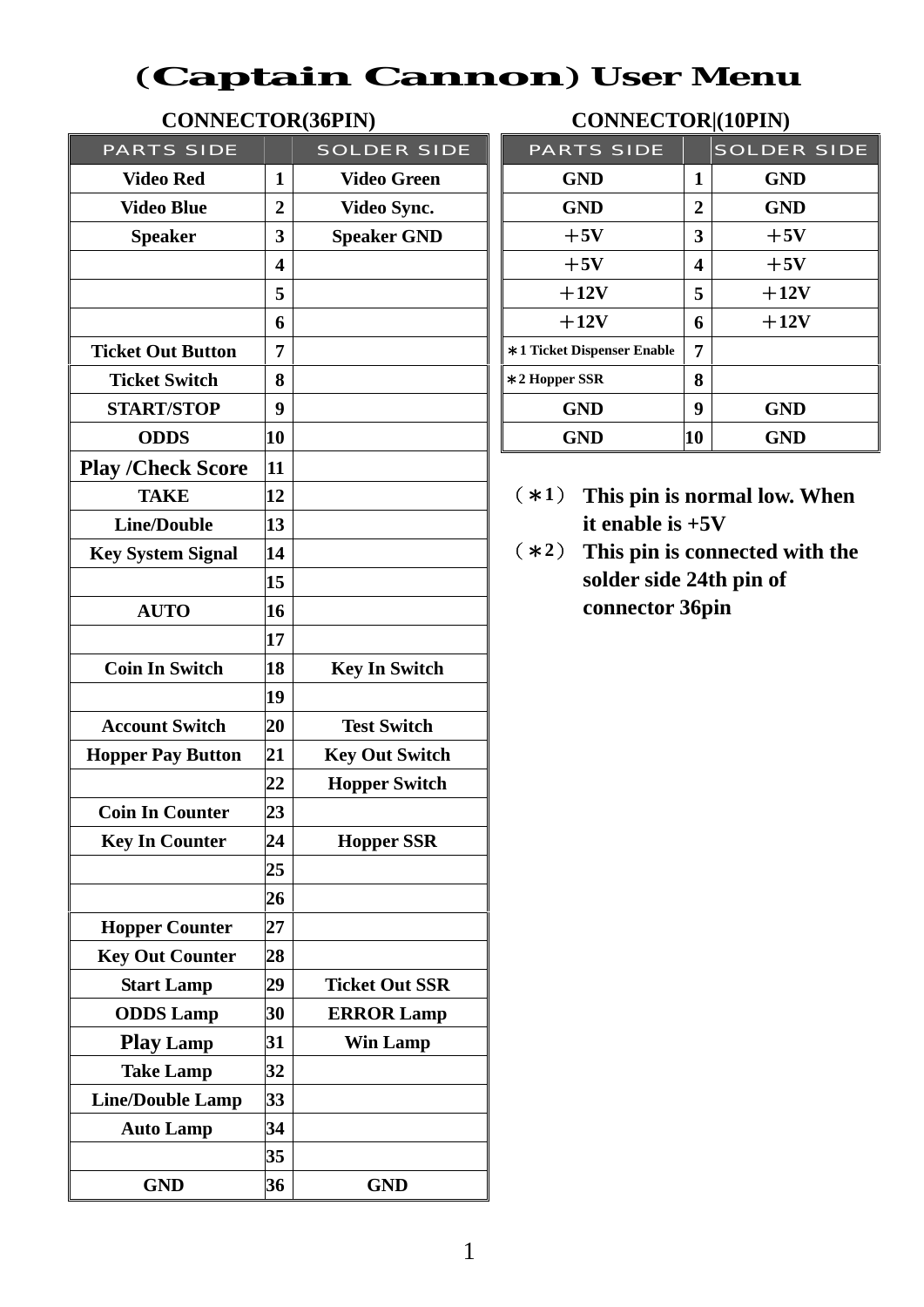| <b>PARTS SIDE</b>        |                  | <b>SOLDER SIDE</b>       |
|--------------------------|------------------|--------------------------|
| <b>GND</b>               | 1                | <b>GND</b>               |
| <b>GND</b>               | $\overline{2}$   | <b>GND</b>               |
| $+5V$                    | 3                | $+5V$                    |
| $+5V$                    | $\boldsymbol{4}$ | $+5V$                    |
|                          | 5                |                          |
| $+12V$                   | 6                | $+12V$                   |
|                          | 7                |                          |
| <b>Coin Counter</b>      | 8                | <b>HOPPER Counter</b>    |
| <b>Key In Counter</b>    | 9                | <b>Key Out Counter</b>   |
| <b>Speaker</b>           | 10               | <b>Speaker Ground</b>    |
| <b>Key In Switch</b>     | 11               | <b>Hopper Pay Button</b> |
| <b>Video Red</b>         | 12               | <b>Video Green</b>       |
| <b>Video Blue</b>        | 13               | Video Sync.              |
| <b>GND</b>               | 14               | <b>Test Switch</b>       |
| <b>Account Switch</b>    | 15               |                          |
| <b>Coin In Switch</b>    | 16               | <b>Error Lamp</b>        |
| <b>Start/Stop</b>        | 17               | <b>Start Lamp</b>        |
| <b>Ticket Out Button</b> | 18               | <b>Ticket Out SSR</b>    |
|                          | 19               | <b>Win Lamp</b>          |
| <b>ODDS</b>              | 20               | <b>ODDS</b> Lamp         |
| Take                     |                  | <b>Take Lamp</b>         |
| <b>Line/Double</b>       | 22               | <b>Double Lamp</b>       |
| <b>Play /Check Score</b> | 23               | <b>Play Lamp</b>         |
| <b>Auto</b>              | 24               | <b>Auto Lamp</b>         |
| <b>Ticket Switch</b>     | 25               | <b>Key Out Switch</b>    |
| <b>Hopper SSR</b>        | 26               | <b>Hopper Switch</b>     |
| <b>GND</b>               | 27               | <b>GND</b>               |
| <b>GND</b>               | 28               | <b>GND</b>               |

#### **CONNECTOR(28PIN)**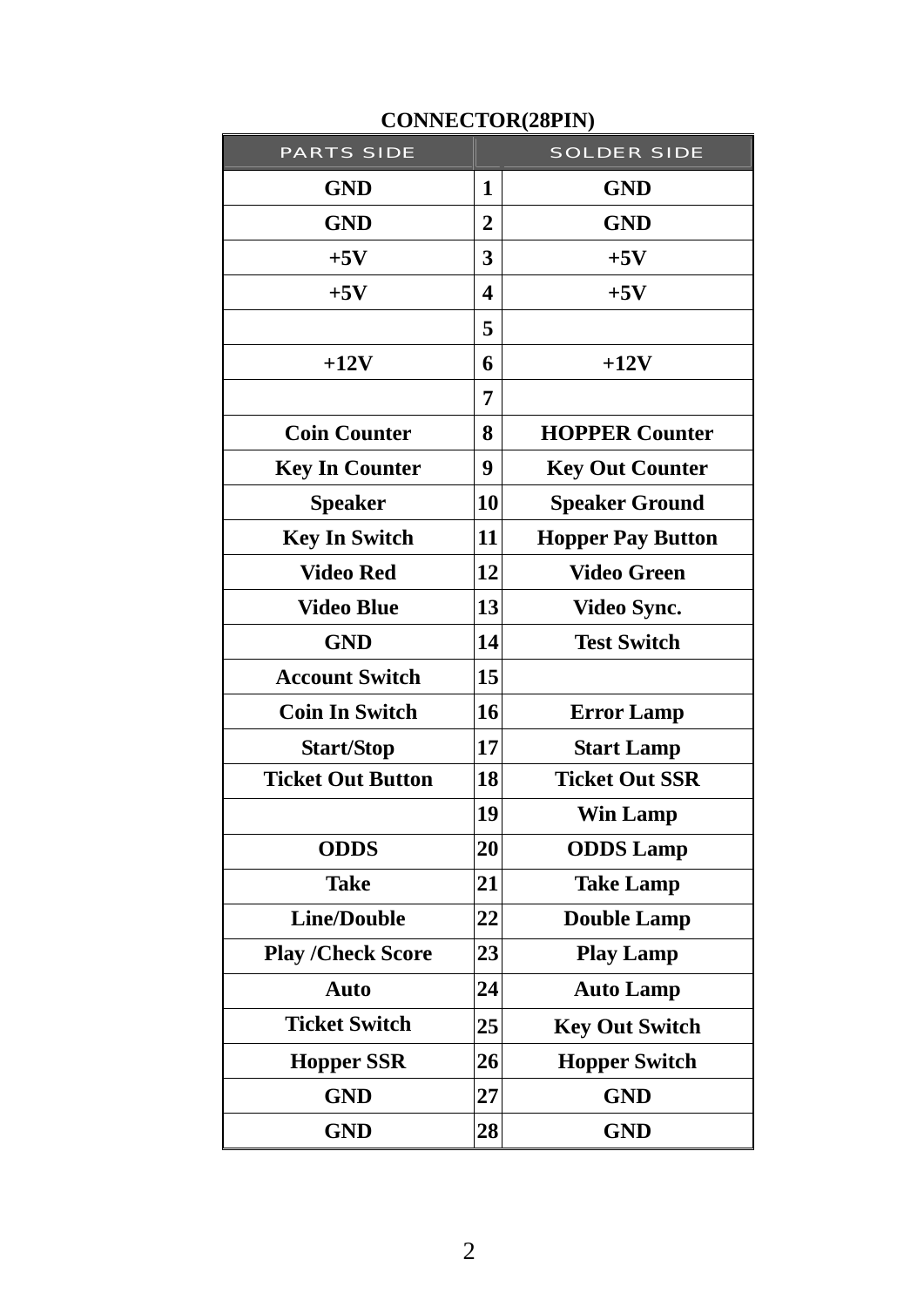# System Setting

| No.              | <b>ITEM</b>                         | <b>RANGE</b>                                                   |  |  |  |  |
|------------------|-------------------------------------|----------------------------------------------------------------|--|--|--|--|
| $\mathbf{1}$     | <b>Coin In</b>                      | 1,2,3,4,5,10,15,20,25,50,75,80,100,200<br>,500,1000            |  |  |  |  |
| $\boldsymbol{2}$ | <b>Key In</b>                       | 1,3,10,15,20,25,50,75,100,300,500,<br>1000,1500,2000,2500,3000 |  |  |  |  |
| 3                | <b>Ticket</b>                       | 1,2,3,4,5,10,15,20,25,50,75,80,100,200<br>,500,1000            |  |  |  |  |
| 4                | <b>Key Out</b>                      | As Coin In, As Key In, Clear All                               |  |  |  |  |
| 5                | <b>Credit Limit</b>                 | 5000,10000,20000,30000,40000,50000                             |  |  |  |  |
|                  |                                     | ,100000,990000,Unlimited                                       |  |  |  |  |
| 6                | <b>Max. Line Play</b>               | 1,2,3,4,5,6,8,10,15,20,25,30                                   |  |  |  |  |
| 7                | Min. Tot. Play                      | 1,5,10,15,20,25,50,75,100,125,150,200<br>,250,375,500,625,750  |  |  |  |  |
| 8                | <b>Level of Difficulty</b>          | (Easiest)1,2,3,4,5,6,7,8(Hardest)                              |  |  |  |  |
| 9                | <b>Max Win Times</b>                | Normal, Disable                                                |  |  |  |  |
| 10               | <b>Bingo Max. Play</b>              | 1,5,10,15,20,25,50,75,100,125,150,200                          |  |  |  |  |
|                  |                                     | ,250,375,500,625,750                                           |  |  |  |  |
| 11               | <b>Bingo Min. Play</b>              | 1,5,10,15,20,25,50,75,100,125,150,200                          |  |  |  |  |
|                  |                                     | ,250,375,500,625,750                                           |  |  |  |  |
| 12               | Double Up Game                      | On, Off                                                        |  |  |  |  |
| 13               | <b>Music Of Demo</b><br><b>Show</b> | Yes, No                                                        |  |  |  |  |
| 14               | <b>Reset Type</b>                   | No Use, $1-7$                                                  |  |  |  |  |
|                  | 15 Payout                           | Off, Hopper, Ticket                                            |  |  |  |  |
| 16               | <b>Game Type</b>                    | <b>Both, Captain Cannon, Cannon</b><br><b>Bingo, Skill</b>     |  |  |  |  |
| 17               | <b>Spinning Type</b>                | <b>Reel, Shutter</b>                                           |  |  |  |  |
| 18               | <b>Max Win Odds</b>                 | x3000, x2500, x2000, x1500                                     |  |  |  |  |
| 19               | <b>Winning Type</b>                 | <b>Into Credit, Into Score</b>                                 |  |  |  |  |
| 20               | 10 Times Feature                    | Yes, No                                                        |  |  |  |  |
| 21               | <b>Play Score</b>                   | Yes,No                                                         |  |  |  |  |
| 22               | <b>Game Count</b>                   | On, Off                                                        |  |  |  |  |
| 23               | <b>Max. Tickets Per</b>             | CONTINUOUS, 1,2,3,4,5,8,10                                     |  |  |  |  |
|                  | Game                                |                                                                |  |  |  |  |
| 24               | <b>Continuous Spin</b>              | Yes,No                                                         |  |  |  |  |
| 25               | <b>Auto Play</b>                    | On,Off                                                         |  |  |  |  |
| 26               | <b>Odds Table</b>                   | On, Off                                                        |  |  |  |  |
| 27               | <b>Bookkeeping</b>                  | On, Off                                                        |  |  |  |  |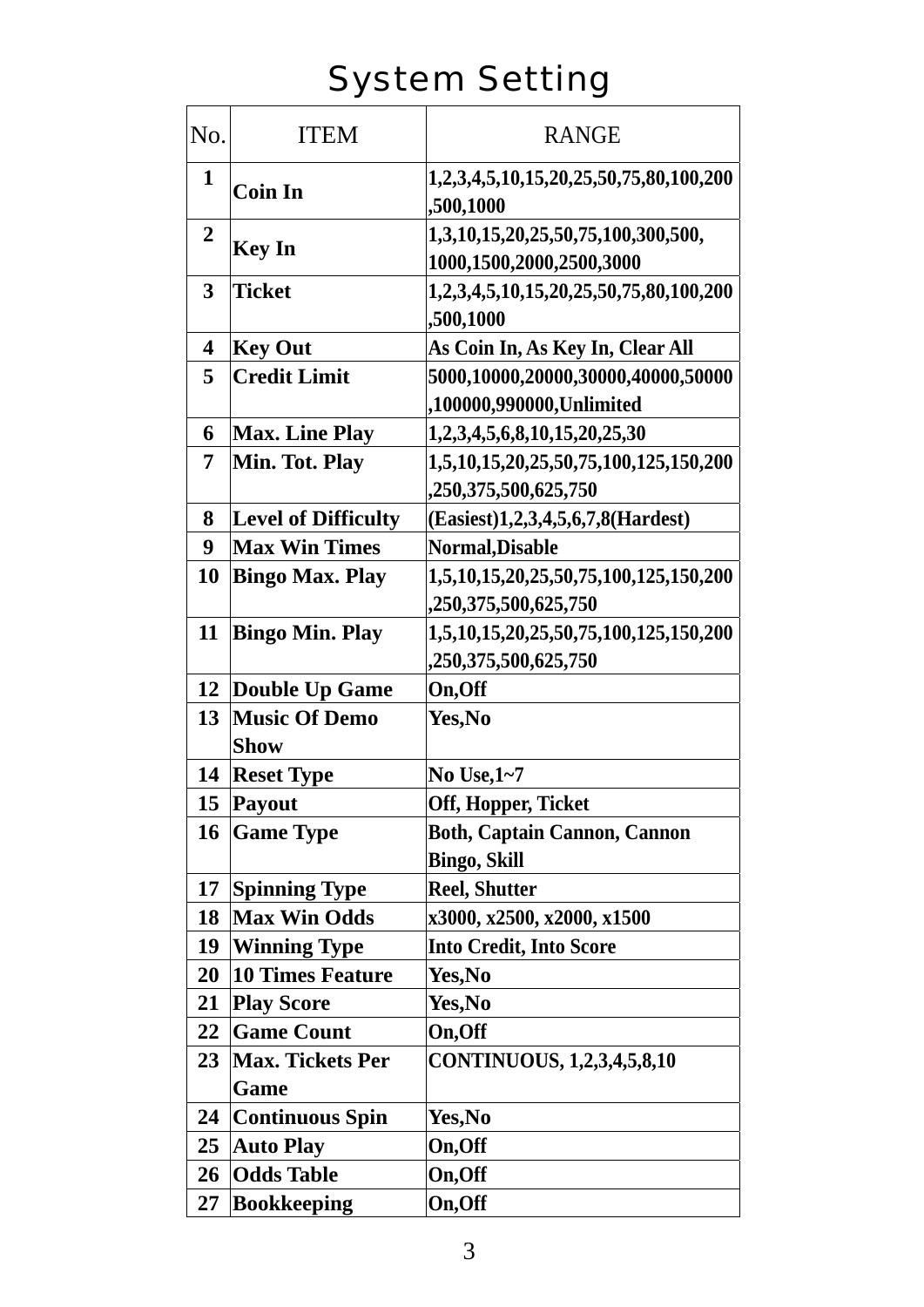# 28 PIN BUTTON LAYOUT



## **PASSWORD NO. TABLE**

| <b>PASSWORD NO.</b> |               |      |      |      |      |      |      |  |
|---------------------|---------------|------|------|------|------|------|------|--|
| <b>CODE</b>         | <b>NO USE</b> | 6589 | 9194 | 7930 | 0510 | 0121 | 5693 |  |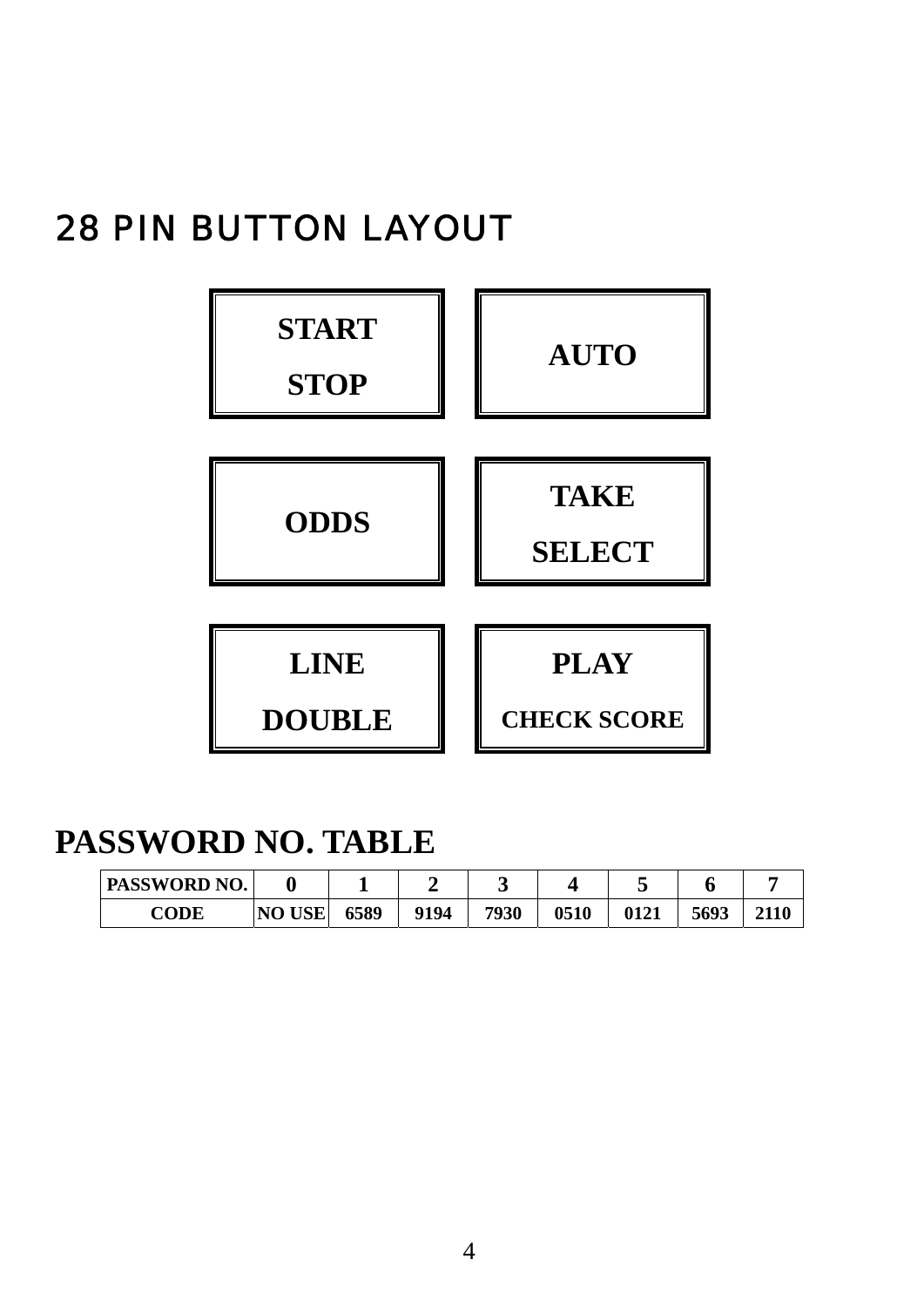# Account/System setting/Test

#### 1. Account:

- **1. Press**【**TEST**】**or**【**ACCOUNT**】**button to enter the menu page.**
- **2. Select ACCOUNT to enter account page**

#### 2. System setting:

- **1. Press**【**TEST**】**or**【**ACCOUNT**】**button to enter the menu page.**
- **2. Select SYSTEM SETTING to enter system setting page**。
- **3. There are 8 sets of password and if the password no. is not 0 which the factory default, it will request to put in the password. For changing the password, please find PASSWORD NO. to select the password no. from 0 to 7.**
- **4. Press**【**LINE**】**button to select the item for adjusting.**
- **5. Press**【**TAKE**】**or**【**ODDS**】**button to adjust the data.**
- **6. Press**【**LINE**】**and**【**TAKE**】**button for returning to the factory default.**
- **7. Press**【**LINE**】**and**【**ODDS**】**button to reset the game, but the setting will not change.**
- **8. Press**【**TAKE**】**button to save data.**

**※Without saving the data before turn off; the program will not save the new data ※** 

#### 3. Test:

- **1. Press**【**TEST**】**or**【**ACCOUNT**】**button to enter the menu page.**
- **2. Select I/O TEST to enter the test page.**
- 3. **The test page provides keyboard test.**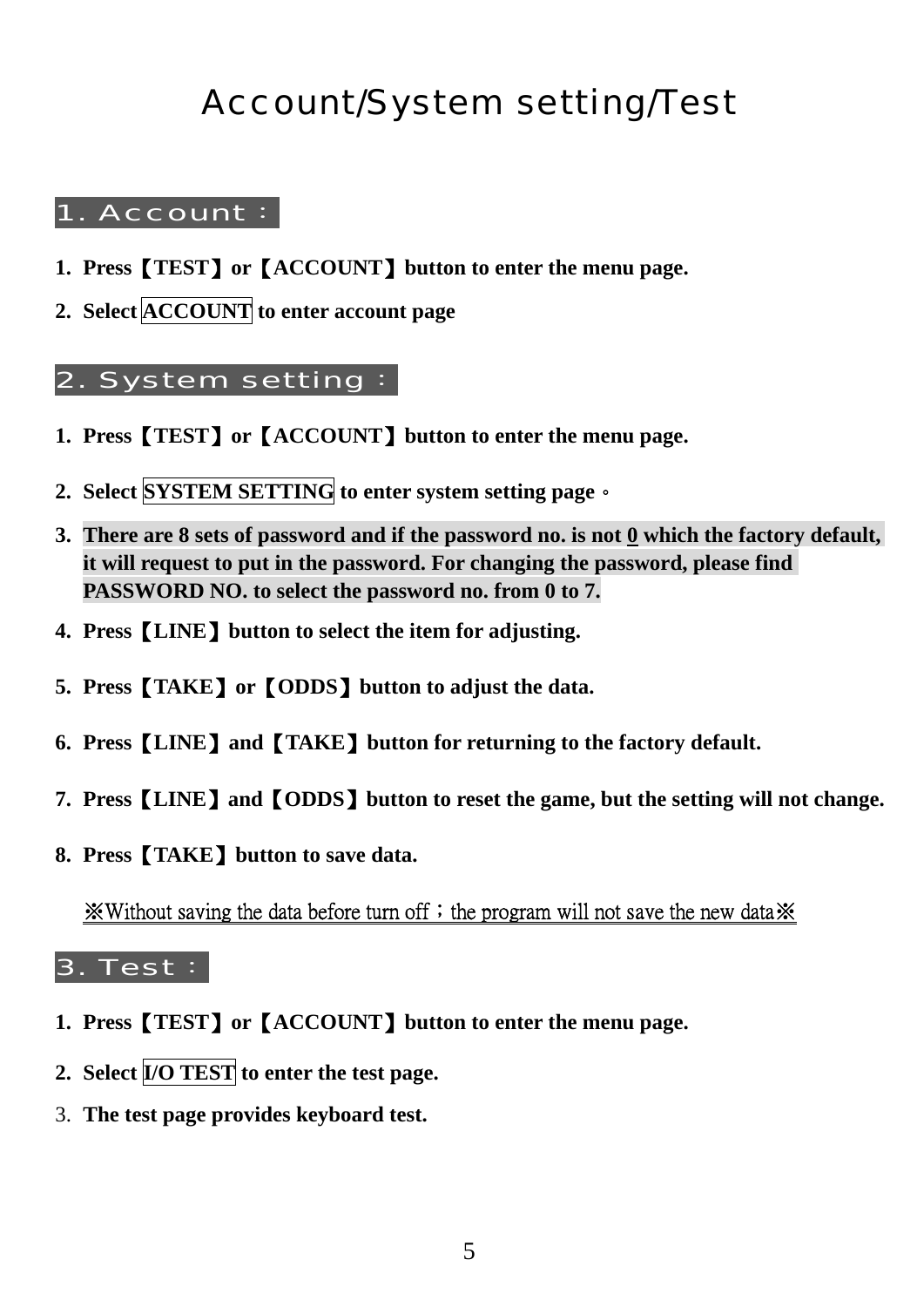# How To Play

### INDEPENDENT SUB MAIN GAME:

Player can enter the game selection page by pressing "SELECT" during the game.



#### Main Game (this game is optional):

z **15 reels, 25 lines style**

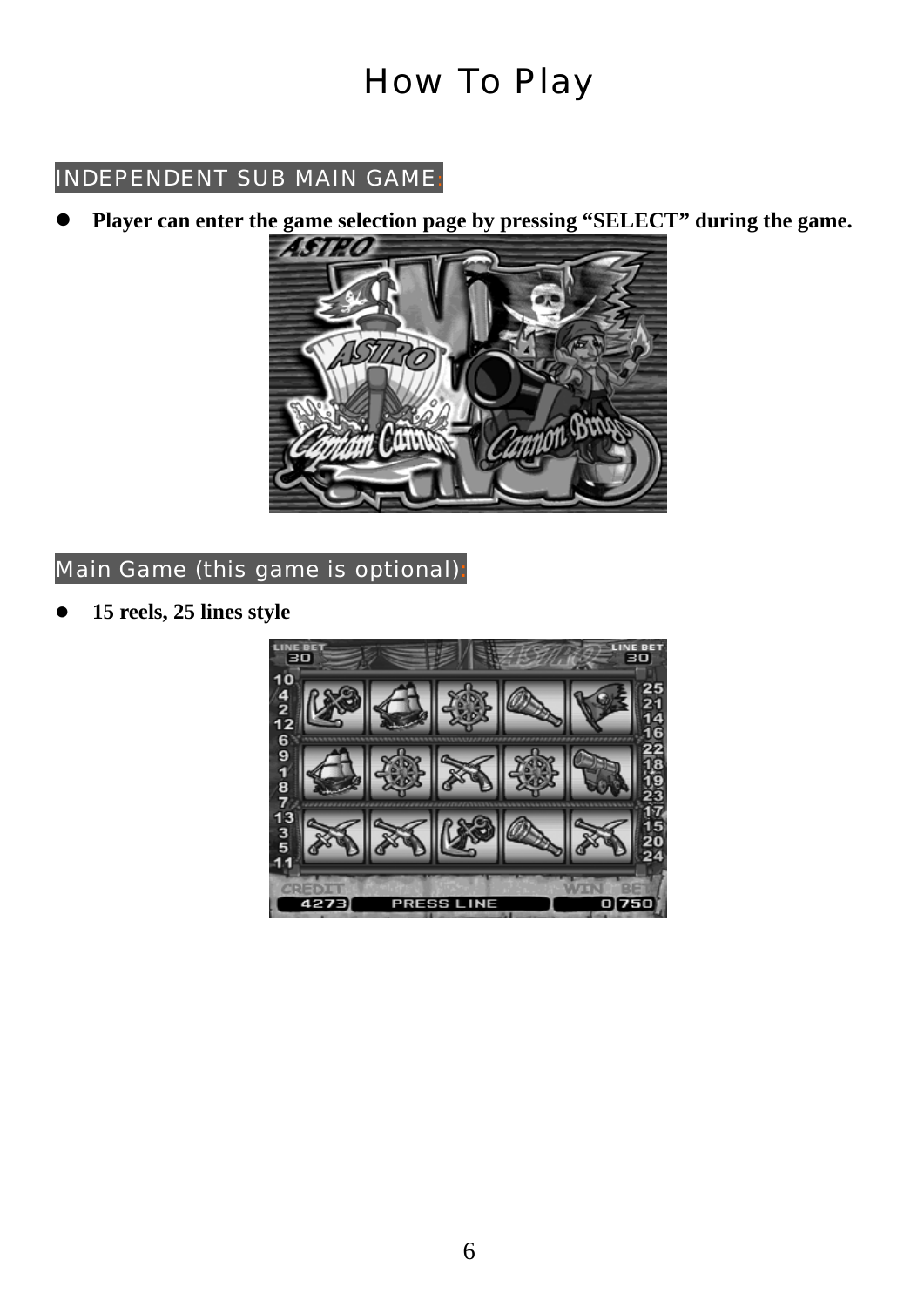

#### BOX BONUS:

When 3 or more "BOX" symbols appeared on the reels, treasure box will be opened **to retrieve bonus points.** 

#### CORNER FEVER:

When all 4 corners have the same symbol, these symbols will be held and stay still. **The rest of the reels will then start to re-spin. Any re-spin reel(s) that match(es) the corner symbol, stop(s). Re-spinning continues until no more reel(s) match(es) the corner symbol. The price will reward to the player according to the final combination.** 

#### BINGO:

Player could play "BINGO GAME" when 3 or more "CANNON" symbols appeared **on the reels. (This game is independently; player has the option to choose playing by pressing "SELECT")**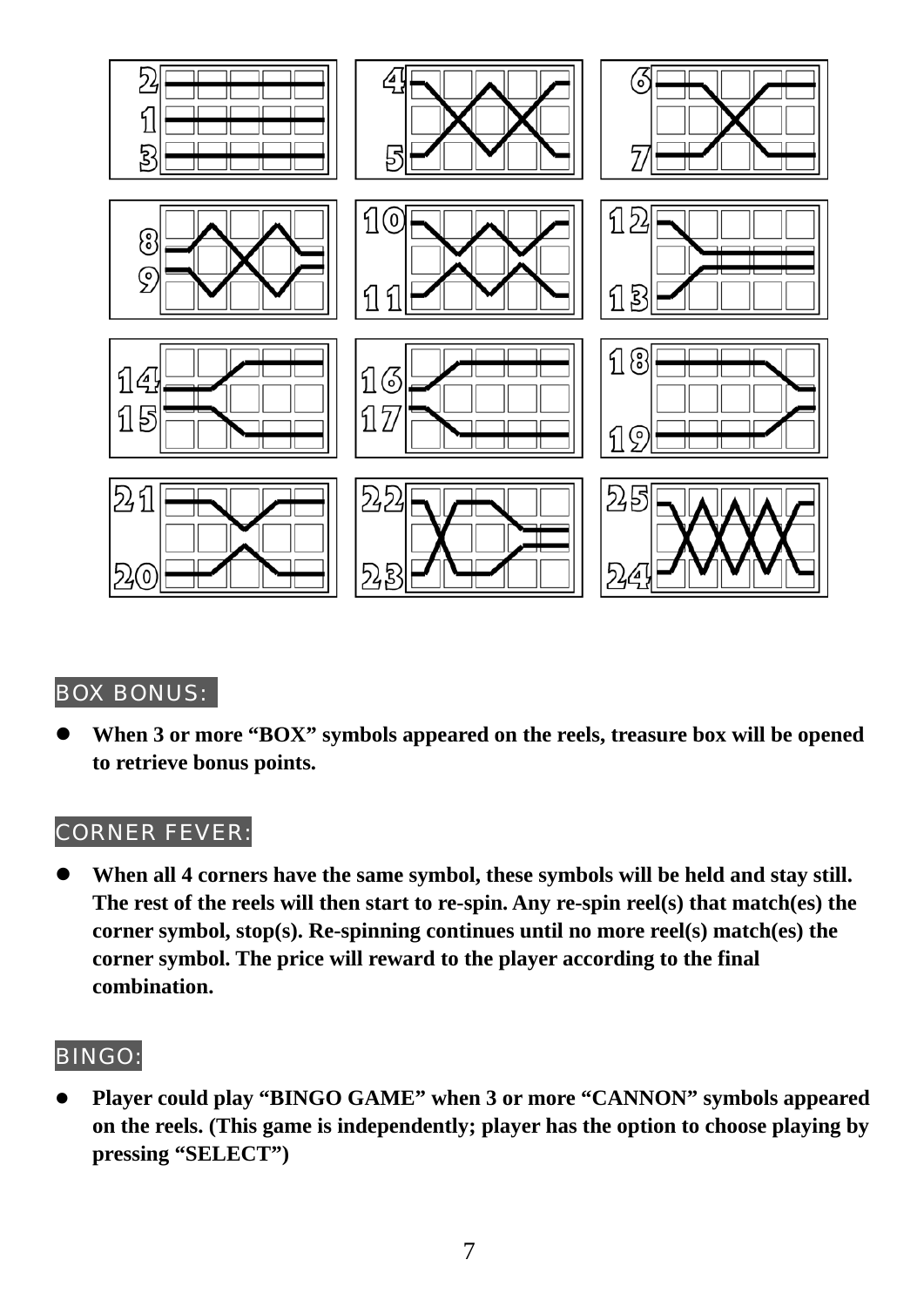#### BINGO GAME:

- The castles, which the pirate attacks, have listed numbers. (Total 49 numbers; **randomly choose from 1 to 81 automatically).**
- If the numbers on the castles (from number 1 to 81) match the command given by the **Captain, the cannon will bomb those castles.**
- **•** Damage will be extended occasionally causing by the power of bombing.



Prize will be giving base on the odds table as follow: